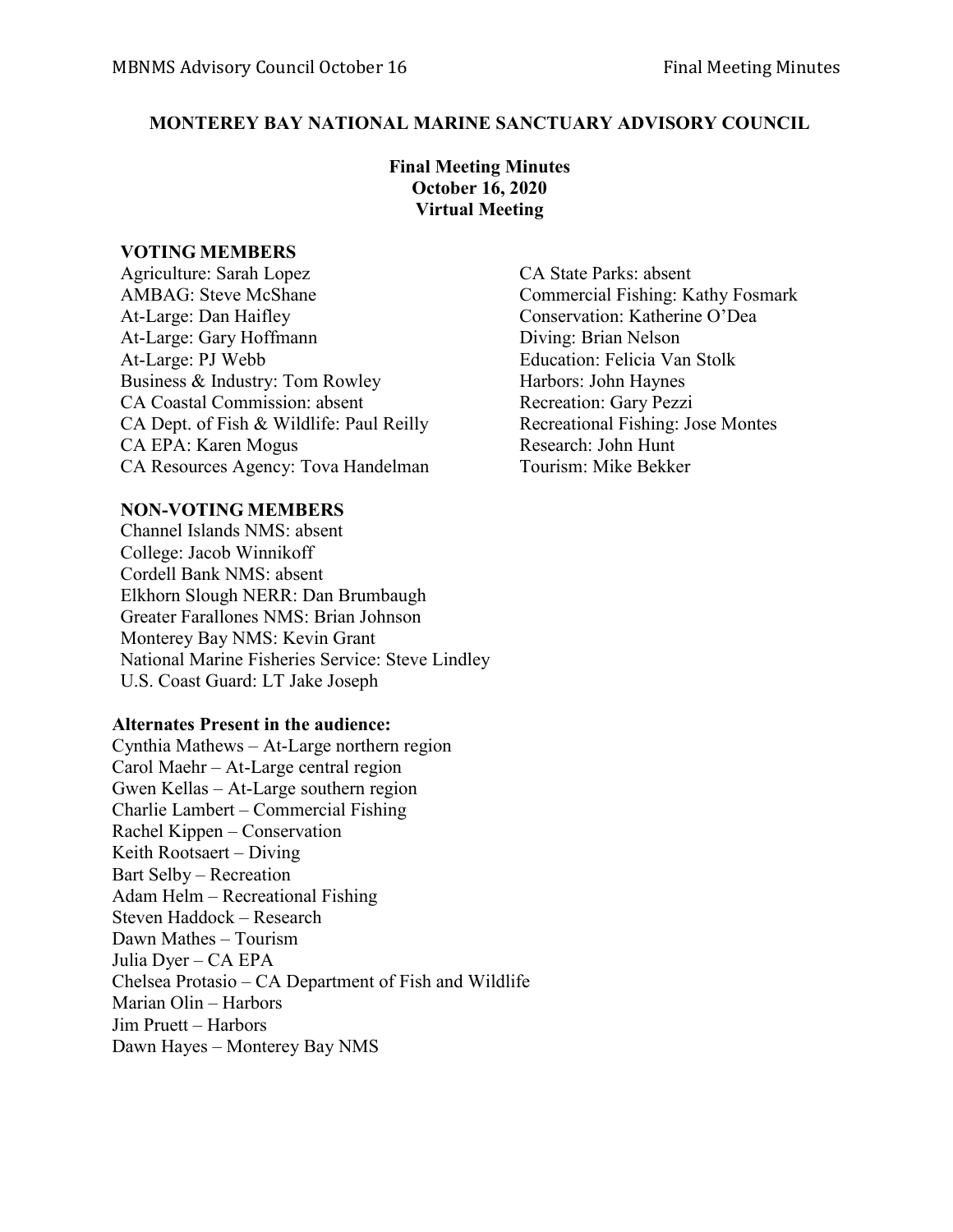# **I. CALL TO ORDER, ROLL CALL, AND MEETING MINUTES**

Chair Brian Nelson called the meeting to order at 9:00 AM. Roll call was taken.

### **Approval of August Meeting Minutes:**

Gary Pezzi introduced a motion to approve the August meeting minutes. Seconded by Steve McShane.

#### **MOTION: Passed**

(Vote: 16 in favor, 0 opposed, 1 abstentions)

Adam Helm, Recreational Fishing alternate and Dawn Mathes, Tourism alternate were sworn in as MBNMS AC members.

Nichole Rodriguez gave an update on recruitment for the College primary seat as well as an update on virtual "coffee talk" meetings with each AC seat.

Brian Nelson re-capped the AC on the process that occurred to get the offshore wind farm comment letter to California Coastal Commission submitted to the register.

### **II. STANDING ITEM: MBNMS Superintendent Report**

Kevin Grant, Acting Superintendent introduced himself to the AC and gave a summary of his background with ONMS. Highlights from his report include: Research

- E/V *Nautilus* cruise underway October 7 through 18. Our focus has been on exploring the Davidson Seamount at octopus breeding sites, and getting population counts, and unexplored areas of the Davidson Seamount Management Area. We are running a collaborative cruise with GFNMS (interested in corals in Pioneer Canyon part of MBNMS), CINEMA, and the West Coast Region (interested in the proposed Chumash Sanctuary). Sadly, weather and ROV breakdown have been an issue, but we are getting work done.
- Our dive program and Beach COMBERS have been approved with limited operations, under COVID restrictions.
- We expect our 22 ft Radon to be completed in November or December, to be operated jointly with the WCR.

Education

• SEC team did 16 live engagements (45 minutes each) to an estimated 387 students virtually

Resource Protection

- Oct 3, we hosted an Agricultural Plastics Webinar on recycling options, and 150 plus people participated.
- First Flush training is underway, in preparation for the first rain and monitoring for WQ contaminants
- Team Ocean is back on the water until December, or the weather becomes inclement
- Dry run monitoring has been completed!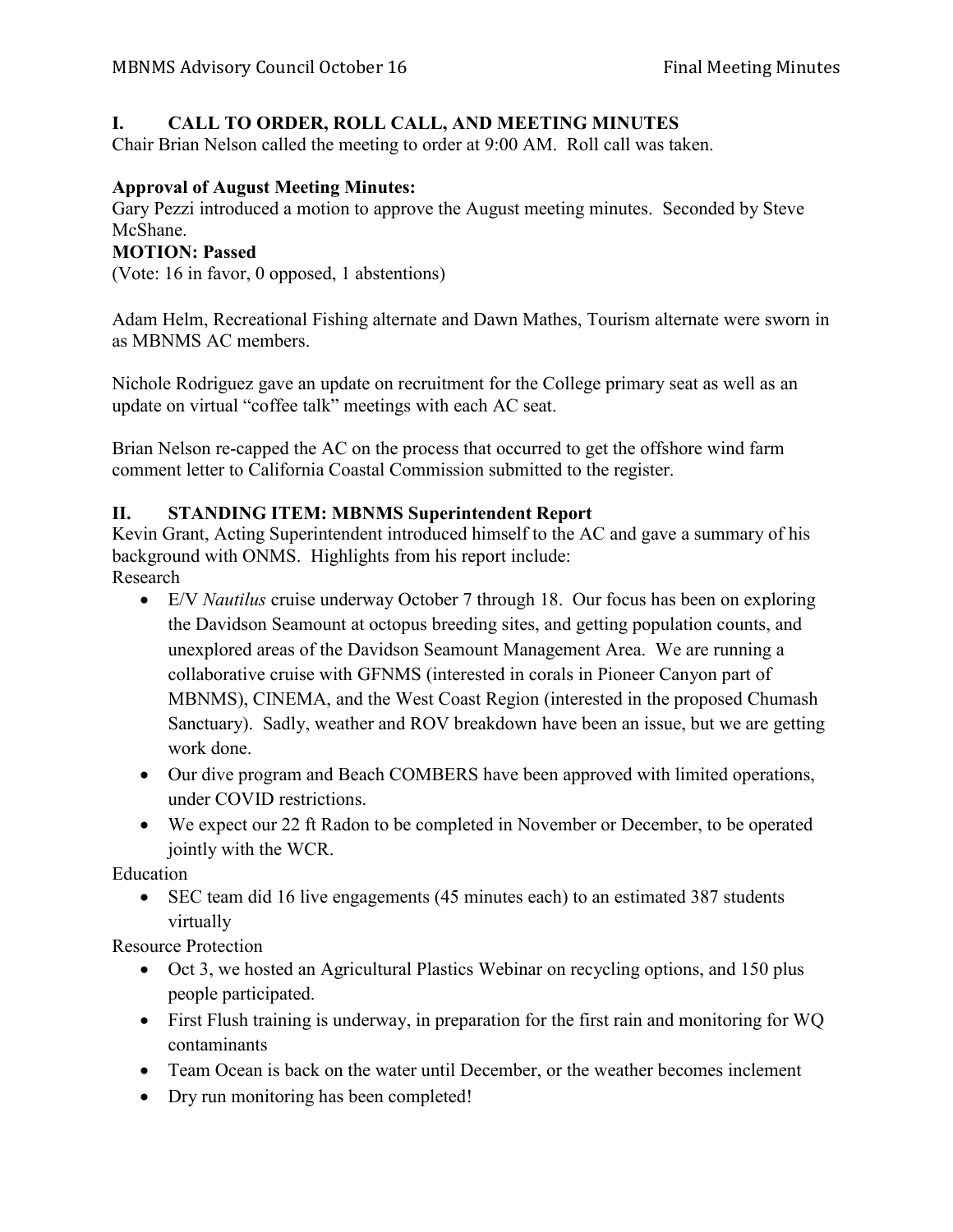- MBNMS Volunteer Seminar Series for all our volunteer groups is underway. Topics are wide ranging and include a variety of guest/expert speakers.
- The Climate Change Impact Report is now posted on the MBNMS home page, and we are hoping to present the priority issues at a future meeting
- MBNMS continues to represent the west coast sanctuaries on the Dungeness crab fishing gear working group to work on reducing whale entanglements in crab gear, and CDFW risk assessment regulations will go into effect in December.

Operations and Administration

- MPR Process Continues:
	- Formulating response to Comments document
	- Conducting agency consultations
	- Making edits to the draft management plan, DEA and proposed rule

Twelve permits were issues since the last AC meeting. To view the report: [https://nmsmontereybay.blob.core.windows.net/montereybay](https://nmsmontereybay.blob.core.windows.net/montereybay-prod/media/sac/2020/200821/200821permit.pdf)[prod/media/sac/2020/200821/200821permit.pdf](https://nmsmontereybay.blob.core.windows.net/montereybay-prod/media/sac/2020/200821/200821permit.pdf)

# **III. PUBLIC COMMENT FOR ITEMS NOT ON THE AGENDA**

Cynthia Mathews welcomed Kevin Grant to MBNMS and the AC.

Dan Haifley announced the MBNMS Foundation virtual Sea Stars Brunch on December 6<sup>th</sup> from 10:00 AM to 1:00 PM.

Ginaia Kelly gave some further details on the Sea Stars Brunch. She also announced the online chess tournament on November  $6<sup>th</sup>$  and a Monterey County online giving campaign on November 12<sup>th</sup>.

## **IV. ACTION ITEM: Nominations for Executive Committee (Chair, Vice Chair and Secretary)**

Dawn Hayes took nominations for Council Chair. Brian Nelson was the sole nominee. Dawn took nominations for Council Vice Chair. Dan Haifley was the sole nominee. Dawn took nominations for Council Secretary. Sarah Lopez was the sole nominee.

## **V. INFORMATION ITEM: Developing Best Practices for Unmanned Aerial Vehicles uses in MBNMS**

Karen Grimmer, MBNMS Resource Protection Coordinator started with background and introductory information regarding unmanned aerial vehicle (UAV) use in MBNMS. She discussed regulated activities in MBNMS and NOAA's Restricted Overflights Zones that apply to UAVs. She also discussed the issue of UAVs in MBNMS and how MBNMS is addressing overflights disturbance to wildlife.